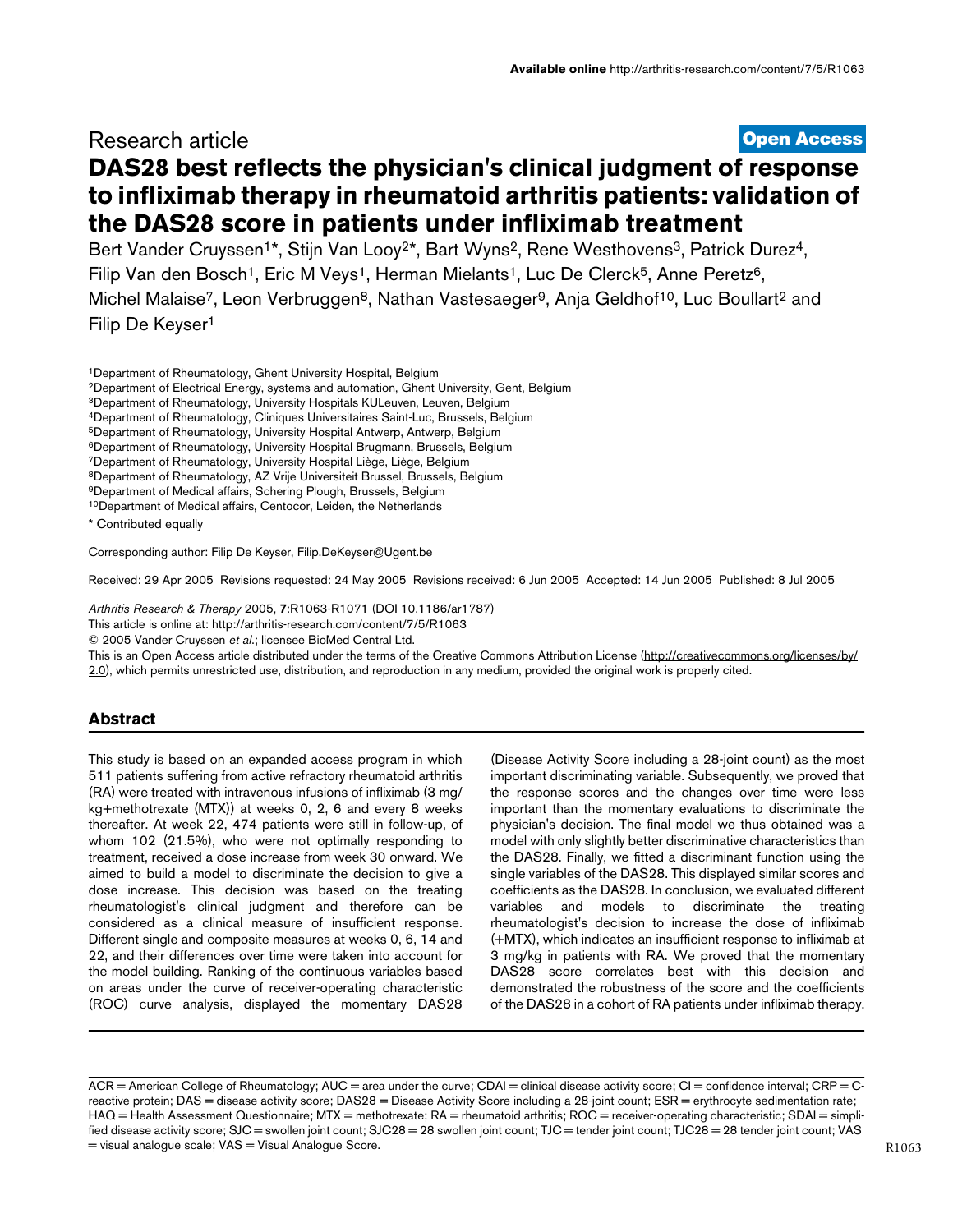## **Introduction**

Rheumatoid arthritis (RA) is a complex disease with a broad spectrum of manifestations that requires an early intensive therapy in order to avoid joint destruction and physical disability. In order to measure the effect of therapy in daily practice and in clinical trials, many variables are recorded and different composite indices have been proposed to measure the remaining disease activity or the response to treatment. Those variables may cover items such as patient self-reported questionnaires, physician's scores including different joint scores, and serum markers of systemic inflammation.

Infliximab, in combination with methotrexate (MTX), is a highly effective therapy for a majority of RA patients. After an induction scheme at weeks 0, 2 and 6, the indicated dose of this therapy is 3 mg/kg every 8 weeks, although the ATTRACT trial suggested that a higher dose of 10 mg/kg every 8 weeks or a shorter perfusion interval may add benefit [1-3].

The present study is based on an expanded-access program in which patients suffering from active refractory RA were treated with intravenous infusions of infliximab (3 mg/kg + MTX) at weeks 0, 2, 6 and every 8 weeks thereafter. At week 22, patients not optimally responding to treatment could receive a dose increase of 100 mg (1 vial) per infusion from week 30 onwards [4]. The effect of dose escalation for the patients of this cohort has been discussed previously [4]. The decision to increase the dose was based on the treating rheumatologist's clinical judgment and can be considered as a measure of insufficient response to infliximab. It might be questioned which variables can be measured to best evaluate the effect of therapy and remaining disease activity in daily practice (and in clinical trials). The aim of the present analyses was to evaluate whether the decision to increase the dose could be reflected by using single variables or composite indices, alone or together in a model. We also wanted to evaluate whether this decision was mainly based on differences over time or on momentary disease activity.

#### **Methods Study population**

A total of 511 patients, suffering from active refractory RA [5], were treated with intravenous infusions of infliximab (3 mg/kg) at weeks 0, 2, 6 and every 8 weeks thereafter in combination with MTX (a minimal dose of 15 mg/kg was recommended). Between week 0 and week 22, 37 patients dropped out for the following reasons: 16 patients stopped due to side effects (four infusion reactions, five infections, one malignancy, one pancytopenia, five disease-related complications), 12 patients stopped for withdrawal of consent and 9 patients stopped for protocol violation. Of the remaining 474 patients, 102 (22%) patients, who were not optimally responding to treatment according to the treating rheumatologist's opinion, received a dose increase of 100 mg (1 vial) per infusion from week 30 on. Throughout the first 22 weeks, dosage of MTX, steroids and non-steroidal anti-inflammatory drugs remained unchanged.

#### **Evaluated variables**

When designing the model, we took the following single variables into account at weeks 0, 6, 14 and 22: 28 and 66/68 swollen/tender joint counts, erythrocyte sedimentation rate (ESR; mm/h), C-reactive protein (CRP; mg/l), Health Assessment Questionnaire (HAQ; 0–3), physician's global assessment of disease activity (visual analogue scale (VAS); 0–100 mm), patient's global assessment of disease activity (VAS 0– 100 mm), patient's assessment of pain (VAS 0–100 mm), patient's assessment of fatigue (VAS 0–100 mm) and all subscales of the SF-36 questionnaire (0–100 points) [6]. DAS28 (Disease Activity Score including a 28-joint count) [7] and other composite scores such as simplified disease activity index (SDAI), clinical disease activity index (CDAI) [8,9] and the alternative DAS28 scores [10,11] (Table [1](#page-1-0)) were calculated after data collection so that the treating rheumatologist was unaware of the exact values of those composite scores. Also, differences over time and the DAS28 response (no, moderate or good) and the ACR (American College of Rheumatology) response (no/20/50) were computed [12,13].

#### <span id="page-1-0"></span>**Table 1**

## **Formulae to calculate the different DAS and SDAI score**

| Score             | Formula                                                                                          | AUC (95% CI)           | Sens at 95% spec, % (95% CI) |
|-------------------|--------------------------------------------------------------------------------------------------|------------------------|------------------------------|
| DAS <sub>28</sub> | $0.56*$ sqrt(28TJC) + $0.28*$ sqrt(28SJC) + $0.70*$ ln(ESR) + $0.014*$ pt qlobal VAS             | $0.840(0.791 - 0.889)$ | $42.5(36.9 - 48.1)$          |
| <b>DAS28-3</b>    | $[0.56*$ sqrt(28TJC) + 0.28*sqrt(28SJC) + 0.70*ln(ESR)]*1.08 + 0.16                              | $0.815(0.763 - 0.868)$ | $37.8(32.3 - 43.3)$          |
| DAS28-CRP         | $0.56*$ sqrt $(28TJC) + 0.28*$ sqrt $(28SJC) + 0.36*$ ln $(CRP+1) + 0.014*$ pt global VAS + 0.96 | $0.829(0.782 - 0.876)$ | $35.8(30.4 - 41.2)$          |
| DAS28-CRP-3       | $[0.56*sqrt(28T)C] + 0.28*sqrt(28S)C] + 0.36*ln(CRP+1)] * 1.10 + 1.15$                           | $0.806(0.755 - 0.858)$ | 28.9 (23.8-33.9)             |
| <b>SDAI</b>       | 28TJC + 28SJC + CRP/10 + pt global VAS/10 + phys global VAS/10                                   | $0.824(0.776 - 0.873)$ | $40.7(35.1 - 46.2)$          |
| <b>CDAI</b>       | 28TJC + 28SJC + pt global VAS/10 + phys global VAS/10                                            | $0.821(0.772 - 0.870)$ | $37.8(32.3 - 43.2)$          |

DAS28-3 and DAS28-CRP-3 are the DAS28 and DAS28-CRP scores calculated without the patient's global disease activity VAS. AUC, area under the curve; CDAI, clinical disease activity score; CRP, C-reactive protein; DAS, disease activity score; ESR, erythrocyte sedimentation rate; phys, physician; pt, patient; SDAI, simplified disease activity score; SJC28, 28 swollen joint count; TJC28, 28 tender joint count; VAS, Visual Analogue Scale.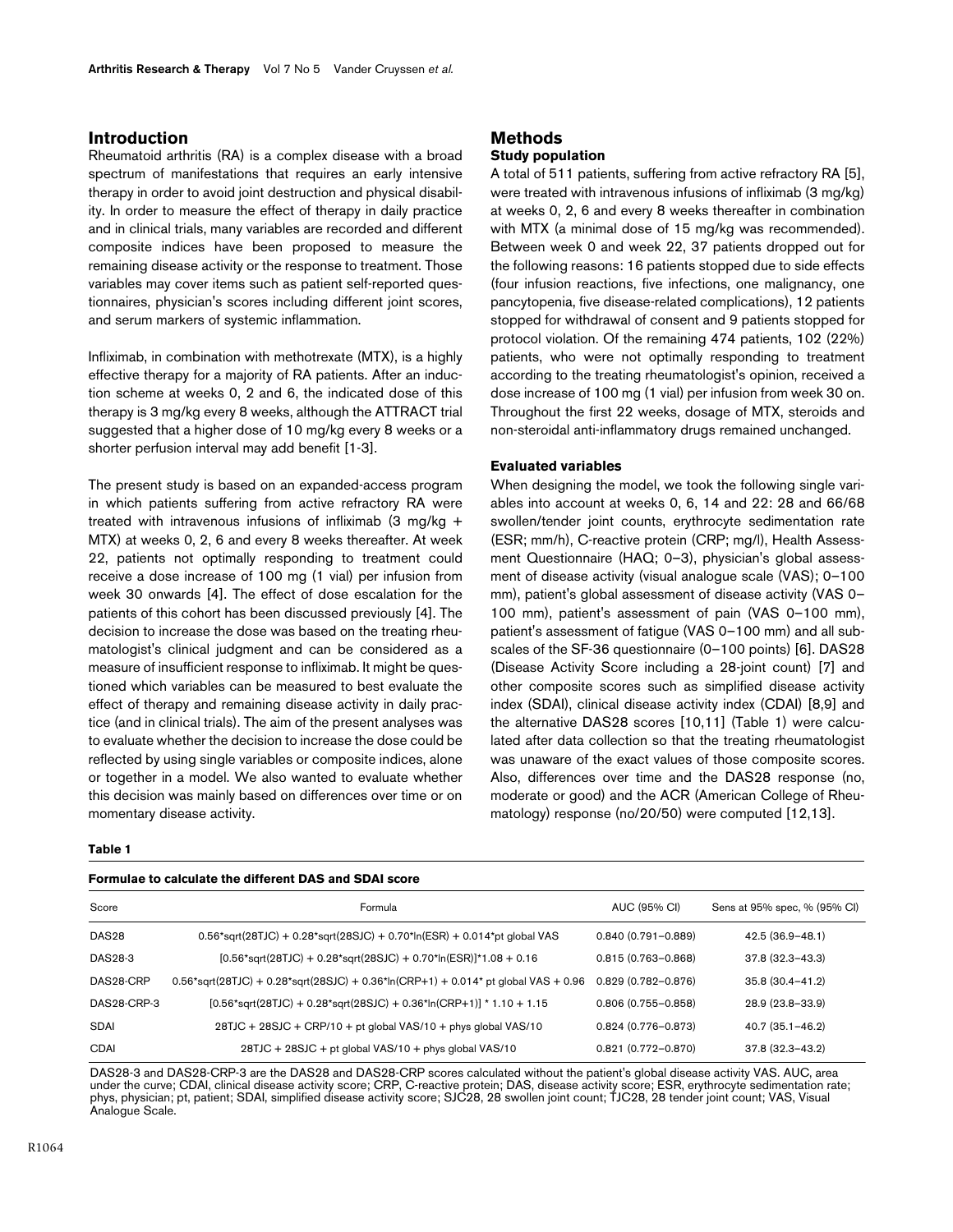## **Statistics**

We opted to use only statistical methods that are available in a classical statistical package (SPSS 12.0; SPSS, Inc, Chicago, IL, USA) or could be computed manually. When needed, the continuous variables were normalized (by taking the square root of the joint counts and the natural logarithm of CRP and ESR). Robustness of the discriminant analyses and logistic regressions was confirmed by the use of a random train and test set. Missing values were handled by pairwise complete case analysis. This means that a case with no missing values for a group of variables is included in the analysis of that group of variables. The case may have missing values for variables used in other analyses. Confidence intervals (95% CI) for sensitivity or specificity were calculated based on the method proposed by Harper [14]. The areas under the curves (AUCs) of receiver operating characteristic (ROC) curves were calculated. A higher AUC indicates that a single variable has better discriminative characteristics. A statistical test to compare AUCs of two variables tested on the same population has been described by Hanley [15]. Continuous and categorical variables were compared by adapting the cut-off of the continuous variables to the same specificity level as the categorical variable so that sensitivities could be evaluated and compared [16]. The selection and comparison of variables by curve analysis was performed since this method gives a valid ranking of variables and does not (in contrast to ranking methods based on *p* values) depend on the number of subjects available for that specific variable [17]. In order to find the true maximal model and to avoid sticking at a local maximal model, we used different strategies for the construction of the final model: binary logistic regressions and discriminant analyses were performed with the default options of SPSS 12.0 and stepwise construction of models was performed by conditional forward and backward elimination for logistic regression and by Wilk's lambda for discriminant analysis using the strategy described by Hosmer and Lemeshow [18].

#### **Ethics**

All patients signed informed consent. This study was approved by the local ethics committees.

## **Results**

#### **Ranking of continuous variables**

In order to select the most important variables that correlate with the decision to give a dose increase at week 22, we calculated the AUC of ROC curve analysis for all continuous variables and ranked them based on this AUC [17]. Since crossing over of ROC curves may affect the diagnostic properties of a variable without changing the AUC, we also ranked the variables based on sensitivity levels by adapting the cut-off to a given preset specificity level of 95% [16].

Both ranking methods displayed that the DAS28 score at week 22 had the highest ability to discriminate the physician's decision to give a dose increase. Table [2](#page-3-0) displays the 10 most

important variables ranked by AUC of ROC curve analysis and by the sensitivity at the 95% specificity level. Using the method described by Hanley [15], we found that there was a significant difference in AUC between the two first ranked parameters: DAS28 at week 22 and the 28 tender joint count at week 22 (AUC = 0.840 versus 0.797, *p* = 0.02). Additionally, most variables were ranked in such a way that each variable was represented first by its measure at week 22 before it was represented by a measure at another week.

#### **Evaluation of the response scores**

To evaluate categorical scores, we adapted the cut-off of the variable with the highest ranking (DAS28 at week 22) to the specificity of the categorical score and compared the sensitivities [16]. For the decision to give a dose increase, ACR response not reaching the ACR20 criterion ('no ACR response') had a sensitivity of 69.6% (95% CI: 65.2–74.0) and a specificity of 64.2% (95% CI: 59.6–68.8). When we adapted the cut-off of the DAS28 at week 22 to a specificity of 64.2% (DAS28 = 4.01), we obtained a sensitivity of 80.0% (95% CI: 75.2–84.7). 'No DAS28 response' had a sensitivity of 46.7% (95% CI: 40.8–52.6) and a specificity of 83.3% (95% CI: 78.9–87.7). When we adapted the cut-off of the DAS28 to a specificity of 83.3% (DAS28 = 4.77), we obtained a sensitivity of 67.5% (95% CI: 61.9–73.1). Similar results were obtained when looking at the ACR50 and the good DAS28 response criterion (Table [3\)](#page-3-1).

Additionally, we fitted a logistic regression model with the decision to give a dose increase as a dependent variable and DAS28 at week 22, DAS28 response and ACR response as categorical covariates. These analyses retained DAS28 at week 22 as the only significant covariate in the model (data not shown).

## **Effects of change of scores over time on the physician's decision**

To evaluate the effect of differences over time, we plotted the means of the most important normalized continuous variables over time (Fig. 1). The plot of the variable with the highest ranking (DAS28) shows that patients who get a dose increase have a (significantly) higher disease activity at baseline and, after an initial decrease of disease activity, regain disease activity from week 6 on. To evaluate this, we calculated differences in DAS28 scores between baseline and week 22 (delta DAS28 0–22), and between week 6 and week 22 (delta DAS28 6–22). Indeed, patients who get a dose increase regain some disease activity between week 6 and week 22 (mean delta DAS28 6–22: -0.4 versus +0.4, *p* < 0.001), which is reflected in a smaller decrease of disease activity between baseline, and week 22 (mean delta DAS28 0-22: -2 versus -1, *p* < 0.001). However, the AUC of the ROC curve of delta DAS28 0–22 was 0.725 (95% CI: 0.659–0.790) and the AUC for delta DAS28 6–22 was 0.672 (95% CI: 0.590– 0.754), which is much lower than the AUC of the momentary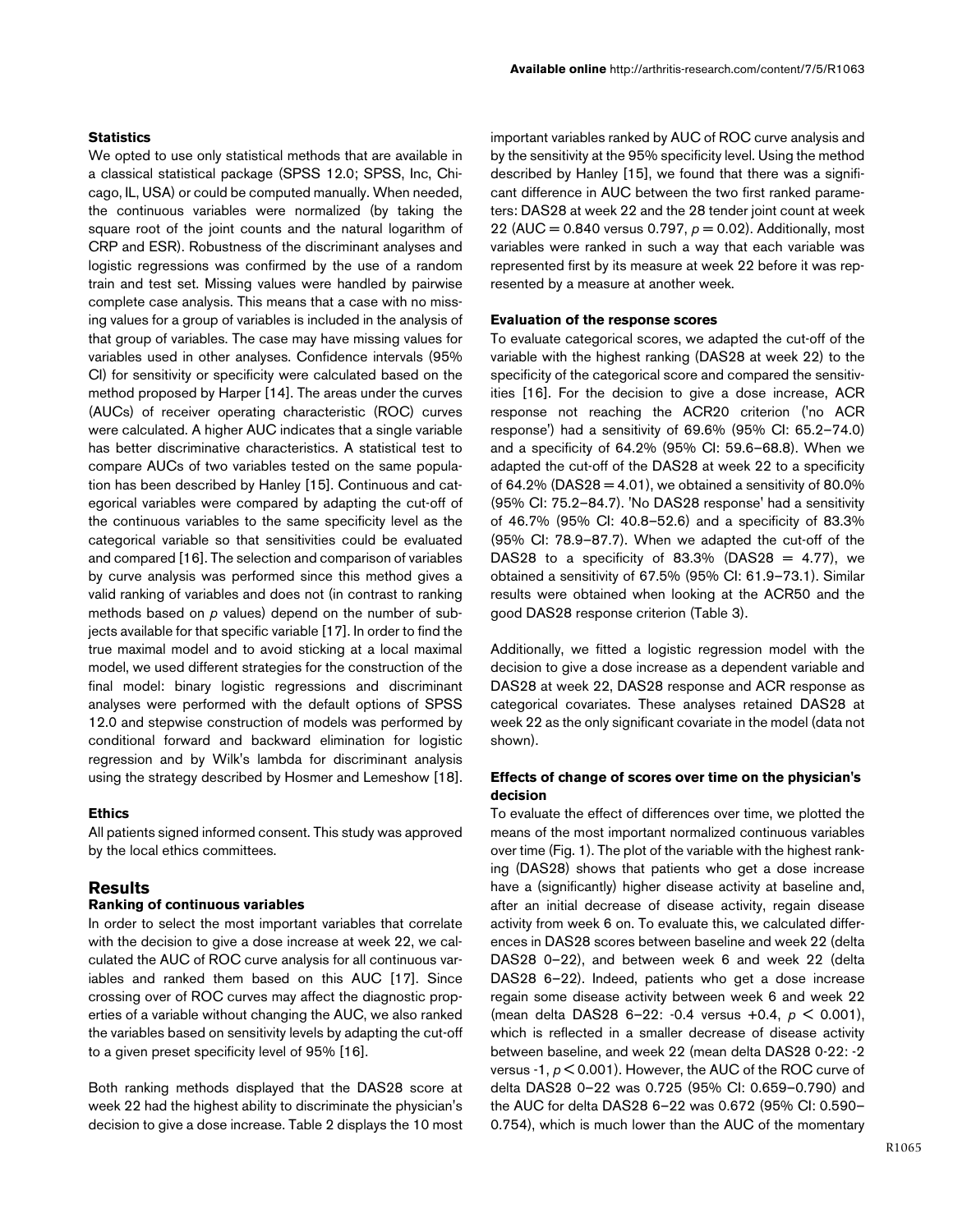#### <span id="page-3-0"></span>**Table 2**

#### **Variables with the highest ranking based on ROC curve AUC and sensitivities at 95% specificity**

|                                  | <b>AUC</b>                               | 95% Cl of AUC         |
|----------------------------------|------------------------------------------|-----------------------|
| DAS28 w22                        | 0.840                                    | $0.791 - 0.889$       |
| 28 TJC w22                       | 0.797                                    | $0.744 - 0.850$       |
| Physician global VAS w22         | 0.786                                    | 0.736-0.836           |
| Patient pain VAS w22             | 0.764                                    | $0.71 - 0.814$        |
| DAS28 w14                        | 0.750                                    | $0.685 - 0.815$       |
| Patient disease activity VAS w22 | 0.750                                    | 0.689-0.802           |
| 66TJC w22                        | 0.740                                    | $0.689 - 0.791$       |
| 28TJC w14                        | 0.721                                    | $0.662 - 0.780$       |
| 66SJC w22                        | 0.717                                    | 0.660-0.774           |
| ESR w22                          | 0.716                                    | 0.654-0.779           |
|                                  |                                          |                       |
|                                  | Sensitivity (%) at 95% specificity level | 95% CI of sensitivity |
| DAS28 w22                        | 42.5                                     | $36.9 - 48.1$         |
| Physician global VAS w22         | 32.7                                     | $28.4 - 37.0$         |
| 28SJC w22                        | 29.8                                     | $24.7 - 34.9$         |
| Patient pain VAS w22             | 26.8                                     | $22.7 - 30.9$         |
| 66SJC w22                        | 24.5                                     | $20.6 - 28.4$         |
| ESR w22                          | 24.1                                     | $19.7 - 28.5$         |
| 66SJC w14                        | 23.0                                     | $18.6 - 27.4$         |
| CRP w22                          | 21.3                                     | $17.3 - 25.3$         |
| Patient disease activity VAS w22 | 20.4                                     | 16.6-4.2              |

AUC, area under the curve; TJC, tender joint count; SJC, swollen joint count; ESR, erythrocyte sedimentation rate; CI, confidence interval; CRP, C-reactive protein; w, week.

#### <span id="page-3-1"></span>**Table 3**

#### **Sensitivity and specificity of the response scores compared with DAS28 set at equal specificity**

|                          | Sensitivity and specificity of the different response scores |                 | Sensitivity of DAS28 at the same specificity level |                                 |
|--------------------------|--------------------------------------------------------------|-----------------|----------------------------------------------------|---------------------------------|
|                          | Specificity (%)                                              | Sensitivity (%) | Sensitivity (%)                                    | <b>According DAS28</b><br>score |
| No moderate DAS response | 83.3                                                         | 46.7            | 67.5                                               | 4.8                             |
| No good DAS response     | 42.4                                                         | 96.3            | 97.3                                               | 3.1                             |
| No ACR20 response        | 64.2                                                         | 69.6            | 80.0                                               | 4.0                             |
| No ACR50 response        | 33.6                                                         | 85.9            | 97.5                                               | 2.9                             |

DAS, disease activity score.

DAS28 (0.840) at week 22. Additionally, when we fitted a logistic regression model with the decision to give a dose increase as a dependent variable and DAS28 at week 22, delta DAS28 0–22 and delta DAS28 6–22 as covariates, only DAS28 at week 22 was a significant variable in the model.

Similar analyses were performed for the other variables. The AUC of the differences between weeks 0–22, weeks 6–22 and weeks 14–22 of the other variables were all less than 0.700 (data not shown). These analyses indicate that, although the differences in disease activity over time are statistically significant, those differences over time are not impor-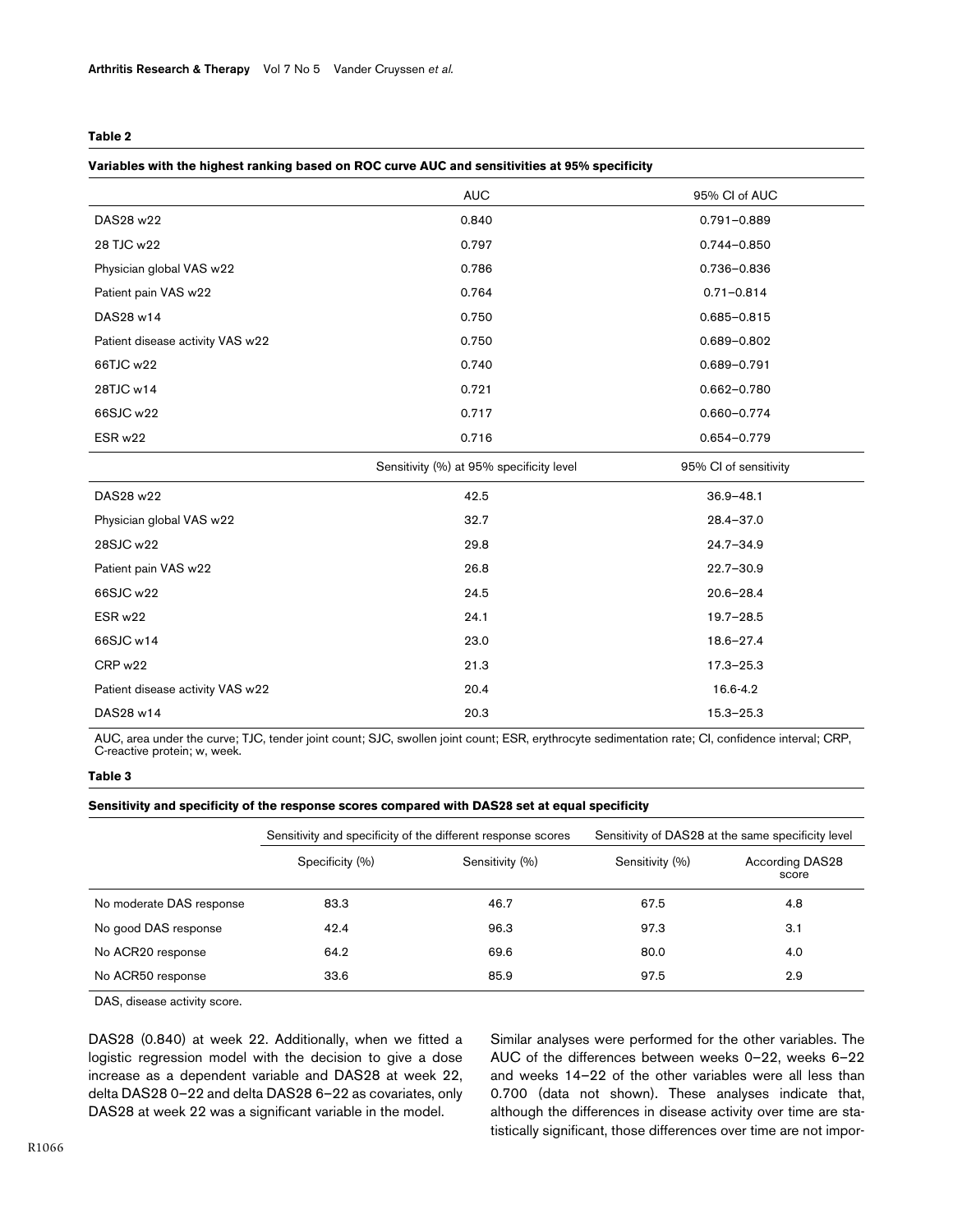



Plot of the mean scores over time. Act, activity; ESR, erythrocyte sedimentation rate; HAQ, Health Assessment Questionnaire; SJC, swollen joint count; TJC, tender joint count; pt, patient; Phys, physician; SQRT, variable normalized by taking the squared root; ln, variable normalized by taking the natural logarithm; VAS, visual analogue scale.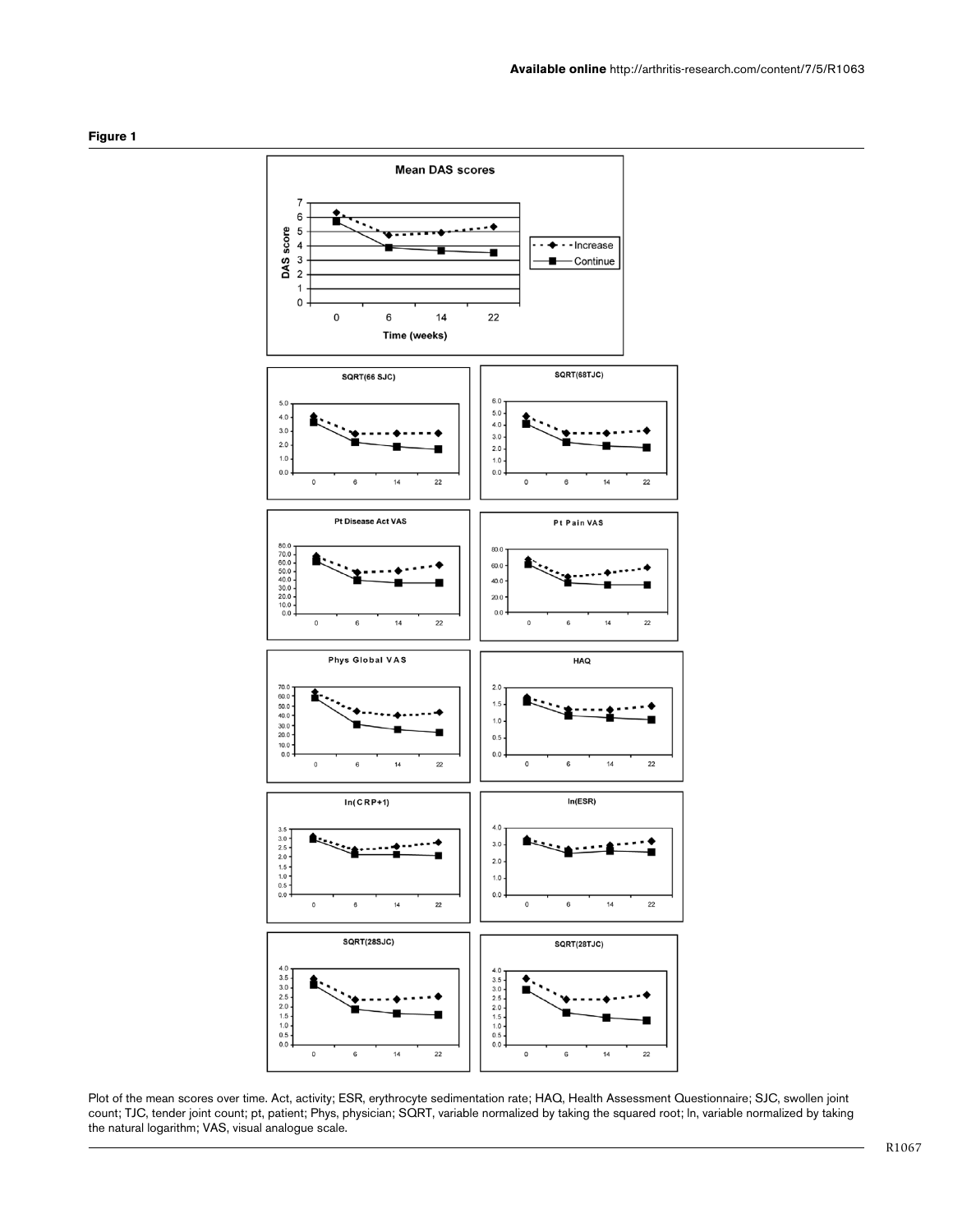tant enough to incorporate in a model to discriminate the physician's decision.

#### **Building a model to discriminate the physician's decision to give a dose increase**

The first three analyses (ranking of continuous variables, evaluation of the response scores and effects of change of scores over time on the physician's decision) allowed us to narrow the selection of variables for the model by eliminating variables that are already incorporated into the DAS28 (or are highly related to them such as CRP and 68 tender joint and 66 swollen joint count) and taking into account only those variables at week 22. This resulted in the following list: DAS28, HAQ, physician global VAS, patient pain VAS, patient fatigue VAS and the scores of the SF36 questionnaire at week 22. We screened those variables using forward and backward elimination in a logistic regression model and by the stepwise Wilk's lambda method. The probability scores of the logistic regression and discriminant scores we thus obtained were compared using ROC curve analysis. The model with the highest AUC was a model from discriminant analysis with the following variables (and standardized canonical discriminant function coefficients): DAS28 week 22 (0.863), physician global VAS (0.796), patient pain VAS (0.735), and physical functioning (- 0.227). The discriminant score of this model had an AUC of 0.870 (95% CI: 0.828–0.912) with a sensitivity at the 95% specificity level of 45.5% (95% CI: 38.7–50.3).

#### **Figure 2**





## **Evaluation of the discriminant score of the variables of DAS28**

To validate the score and coefficients of the DAS28, we calculated a discriminant function using the (normalized) variables of the DAS28 score: 28 tender and swollen joint count, ESR and patient global VAS. After rescaling, we obtained the following discriminant coefficients: 0.52 for 28 tender joint count (28TJC), 0.28 for 28 swollen joint count (28SJC), 0.56 for ESR and 0.025 for patient disease activity. This discriminant score had an AUC of 0.844 (0.797–0.891) and a sensitivity at the 95% specificity level of 43.8% (95% CI: 38.1– 49.2), which is equal to the DAS28 at week 22. The Pearson's correlation coefficient between this discriminant score and the DAS28 was 0.986 (Fig. 2). We also performed logistic regression with similar results (data not shown).

#### **Comparison with the other DAS scores and SDAI/CDAI**

Since different alternative methods are available to calculate the DAS scores (Table [1](#page-1-0)), we additionally evaluated the properties of those alternative scores. We also evaluated the SDAI and CDAI [8,9], after normalization, by taking the squared root. The Pearson's correlation coefficient of those alternative scores with the DAS28 at week 22 was 0.982 for the DAS28- 3, 0.952 for the DAS28-CRP, 0.928 for the DAS28-CRP-3, 0.914 for the SDAI and 0.893 for the CDAI. The AUC and sensitivity at the 95% specificity level are shown in Table [1](#page-1-0) and indicate that all those alternative scores perform similarly or slightly worse than the original DAS28.

### **Detailed ROC curve analysis of the DAS28**

We plotted the ROC curve of the DAS28 in Fig. 3 and listed sensitivities and specificities in Table [4](#page-6-0). Also, predictive values and the accuracies of classification in function of the different DAS28 cut-offs are shown in Table [4](#page-6-0). Beneath a cut-off of 3.2, we found a high predictive value for continuing the current dose as a measure of good response. The maximal accuracy of 84% could be found at a cut-off of 5.5.

#### **Discussion**

The aim of the present analyses was to evaluate which single or composite variables, combined in a model, could discriminate the treating rheumatologist's decision to give a dose increase of infliximab to RA patients not optimally responding to an indicated dose of 3 mg infliximab every 8 weeks. Since different variables on different time points were available, we started to rank the continuous variables based on the AUC of ROC curves and sensitivities at the 95% specificity level. This strategy has previously been proposed for microarray data [17]. The calculation of sensitivities at the 95% specificity level is important in order not to overlook some variables with a relative small AUC but with a high specificity [16]. So, both methods ranked the DAS28 at week 22 as the variable which best discriminates the decision to give a dose increase. In a second and third analysis, we looked at whether response scores and differences in disease activity over time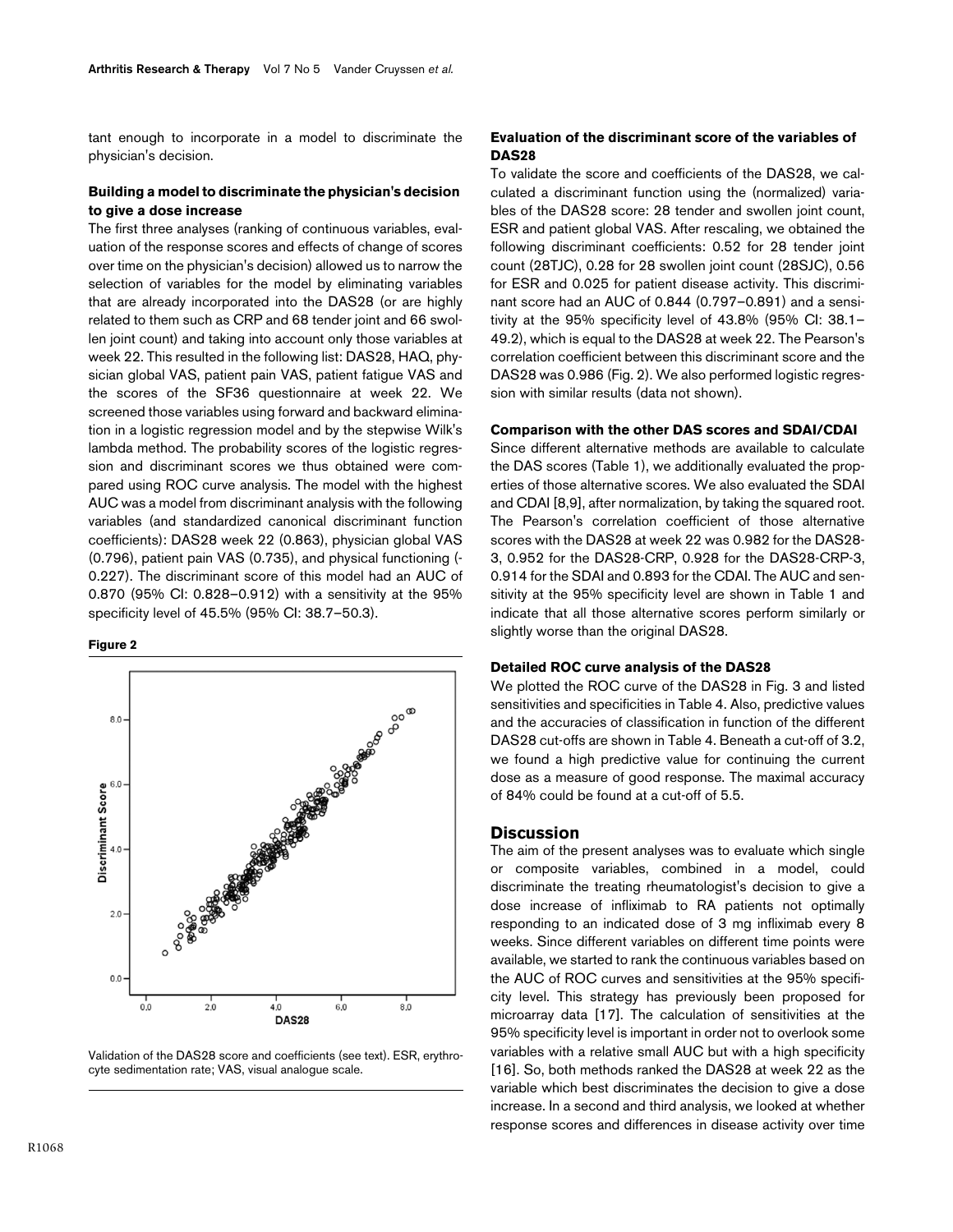<span id="page-6-0"></span>

| Performance at different cut-offs of DAS28 at week 22 for dose increase |  |
|-------------------------------------------------------------------------|--|
|                                                                         |  |

| DAS cut-off | Sensitivity | Specificity | <b>PPV</b> | <b>NPV</b> | Accuracy |
|-------------|-------------|-------------|------------|------------|----------|
| 2.0         | 0.99        | 0.13        | 0.23       | 0.98       | 0.31     |
| 2.5         | 0.99        | 0.22        | 0.25       | 0.99       | 0.38     |
| 2.6         | 0.99        | 0.26        | 0.26       | 0.99       | 0.41     |
| 3.0         | 0.98        | 0.38        | 0.29       | 0.98       | 0.50     |
| 3.2         | 0.96        | 0.46        | 0.32       | 0.98       | 0.57     |
| 4.0         | 0.79        | 0.66        | 0.38       | 0.92       | 0.68     |
| 4.5         | 0.76        | 0.77        | 0.47       | 0.92       | 0.77     |
| 5.0         | 0.58        | 0.87        | 0.55       | 0.89       | 0.81     |
| 5.1         | 0.53        | 0.88        | 0.55       | 0.88       | 0.81     |
| 5.5         | 0.43        | 0.95        | 0.69       | 0.86       | 0.84     |
| 6.0         | 0.34        | 0.97        | 0.73       | 0.85       | 0.83     |
| 6.5         | 0.19        | 0.98        | 0.72       | 0.82       | 0.81     |

DAS, disease activity score; PPV, positive predictive value (predictive value to give a dose increase as a measure of insufficient response); NPV, negative predictive value (predictive value to continue on the current dose as a measure of good response); PPV, NPV and accuracy were calculated using the following formulae:

a) 
$$
PPV = \frac{sensitivity * a\_priori\_chance}{sensitivity * a\_priori\_chance + (1 - specificity) * (1 - a\_priori\_chance)}
$$

b)  $NPV = \frac{\text{specificity}^*(1-a\_priori\_chance)}{(1-a\_priori\_chance)}$ *specificity* \*(1 − *a\_priori \_chance*)<br> *specificity* \*(1 − *a\_priori \_chance*) +(1 − *sensitivity*) \* *a\_priori \_chance*)

c) *Accuracy* = *sensitivity*\* *a*\_*priori\_chance* + *specificity*\* (1-*a*\_*priori*\_*chance*) The *a priori* chance is given by the percentage of patients that need a dose increase as a measure of insufficient response.

could give additional information to discriminate the rheumatologist's decision. Those analyses indicated that variables, including differences over time, seem to be less important than the momentary remaining disease activity at week 22, to discriminate the rheumatologist's decision.

After the prior selection of variables, based on the findings of the previous steps, we built the final model to discriminate the rheumatologist's decision, which was only slightly better than the DAS28. We think that the small gain in discriminative properties in comparison with the DAS28 is not enough to accept the increased complexity of this model. Moreover, in contrast to the DAS28, this model included the physician's global assessment of disease activity (VAS), which is investigatordependent and has the draw-back that it cannot be calculated by a study nurse. All four analyses together indicated that the DAS28 is an important variable for evaluating insufficient response to infliximab therapy (especially in daily practice) and that this variable can only slightly be improved by adding supplemental variables.

DAS was developed in the early 1990s [19,20] and later on, it was transformed into the DAS28 [7] in an era when therapy with biologicals was not yet available. In those initial studies, patients were scored by the same two independent nurses and the decision to change disease-modifying antirheumatic drug (DMARD) therapy during a follow-up period of up to 3 years was considered as a measure of insufficient response [20]. The present study is a multi-center study where patients were scored by the treating physician and the decision to give a dose increase of infliximab could happen only at one time point. This difference in study design and therapy may explain why in the present study the AUC of DAS28 is smaller than in other studies  $(AUC = 0.840$  versus 0.933) [21]. Therefore, it is remarkable that despite those differences in study design, we could calculate a discriminant function (in the fifth analysis) that correlated so well with the DAS28 by using the 28SJC, 28TJC, ESR and patient disease activity VAS as independent variables and the physician's decision as a grouping variable. Not only the discriminant scores, but also the coefficients of this discriminant function were quite similar to the coefficients of the DAS28, indicating the robustness of the scores and coefficients of the DAS28 score.

In another, final analysis, we evaluated the alternative DAS scores and the squared root transformed SDAI and CDAI. All those alternative scores have a slightly worse AUC than the original DAS28, but seem good enough to be useful when some other variables are not available. We think the use of the DAS28 is feasible and time-effective using a preprogrammed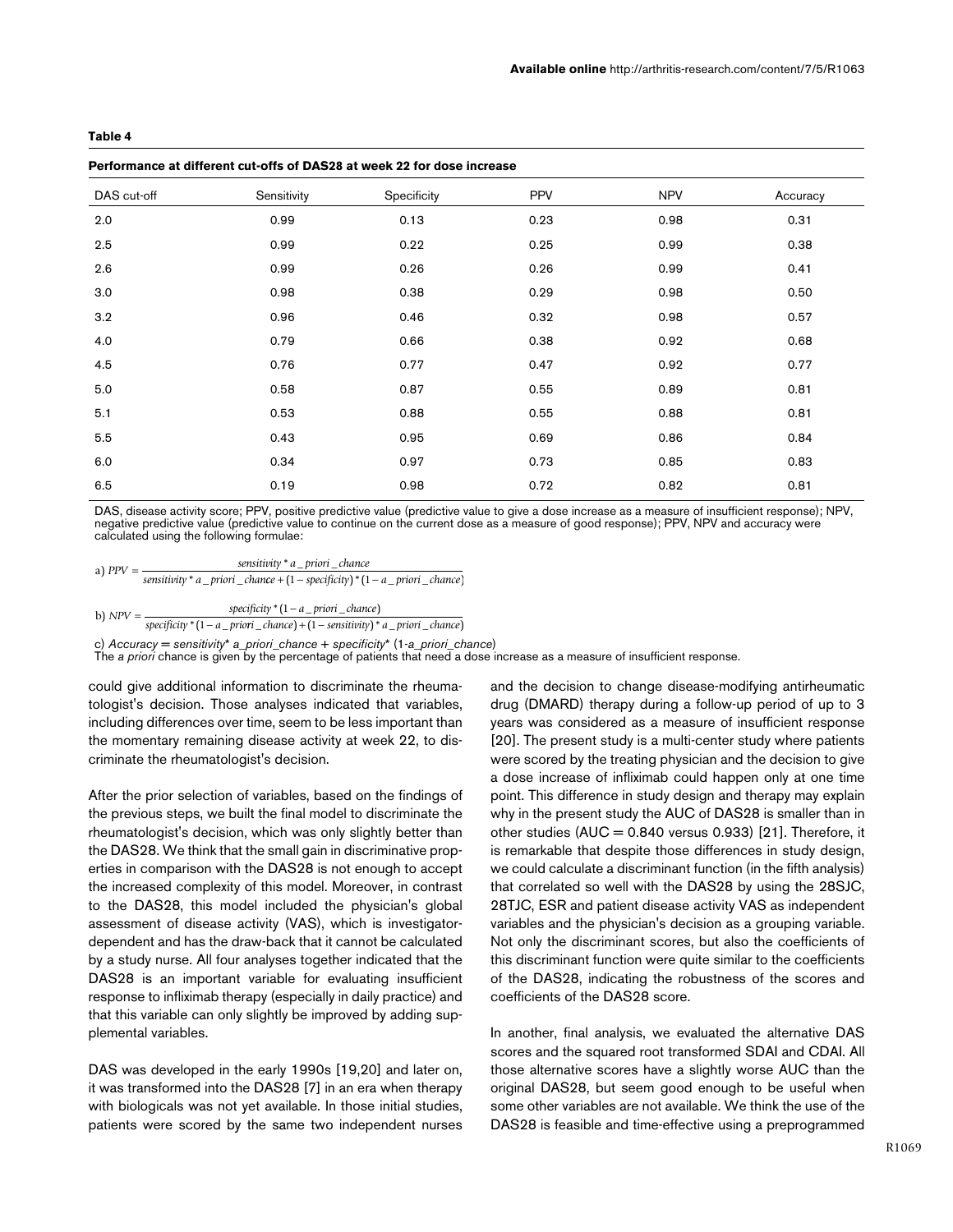



ROC curve analysis of the DAS28 at week 22 (plotting the 1-specificity versus the sensitivity). Also the accuracy, PPV and NPV are plotted. PPV, positive predictive value (predictive value to give a dose increase as a measure of insufficient response); NPV, negative predictive value (predictive value to continue on the current dose as a measure of good response).

calculator, spreadsheet or web-based calculator [11]. The unique characteristics of the DAS score make it a useful measure in a lot of applications. DAS28 as a continuous variable is a sensitive tool for measuring response to treatment in randomized controlled trials and facilitates the use of more complex statistical methods that can handle repeated measures over different time points [22-24].

Other studies demonstrated that a low DAS is an important prognostic factor of persistent remission and that DAS correlates with radiological progression [25,26]. DAS may also be a useful parameter in daily clinical practice as a treatment goal and to evaluate the actual disease activity (which cannot be assessed by the categorical response scores) [27-31]. Our findings that the physician's decision to give a dose increase can best be modeled by a combination of measurements of remaining/momentary disease activity, represented by the DAS28 does not reduce the value of the response scores such as ACR response or DAS response scores. Indeed, those scores are important for measuring differences over time as a measure of global treatment effects in clinical trials [12,13] but, as demonstrated by the present study, are not useful for evaluating the momentary disease activity in a single patient, which is important in daily practice. The continuous properties of the DAS28 score provide the additional opportunity for a cut-off, which can be chosen as a function of the purpose. Interestingly, we found a high predictive value for continuing the current dose as a measure of good response below a cut-off of 3.2. It is noteworthy that a DAS score of 3.2 is an important threshold for a good DAS response according to the EULAR criteria [12]. In contrast, for classification purpose, a higher cut-off (5.5) is more appropriate since this level

displayed the highest accuracy. One should be aware that the displayed predictive values and accuracies may be highly influenced by the prevalence of insufficient response, reflected by the need for a dose increase, which was 21.5% in the present study. A lower *a priori* chance of the need for a dose increase may increase the accuracy of DAS (given the fixed cut-off of 5.5) and vice versa. Indeed, at a cut-off with a high specificity, the accuracy will increase when the *a priori* chance decreases (applying formula c given in the legend to Table [4\)](#page-6-0).

#### **Conclusion**

The results of the present analyses indicate that the momentary DAS28 as a continuous composite index correlates best with the decision to give a dose increase of infliximab, which is a measure of insufficient response. The discriminative characteristics of the DAS could be slightly improved by the use of supplemental variables, although this results in the disadvantage of a more complex model and calculations. This study also demonstrates the robustness of the scores and coefficients of the DAS28 in a cohort of RA patients under infliximab therapy and therefore validates the DAS28 as a measure of disease activity in patients under treatment with biologicals.

#### **Competing interests**

AG is an employee of Centocor, Leiden, The Netherlands; NV is an employee of Schering-Plough, Brussels, Belgium; and PD and RW were consultants for Schering-Plough Belgium during the clinical study.

## **Authors' contributions**

BVC and SVL performed the statistical analysis, constructed the datasets and drafted the manuscript under the direct supervision of LB and FDK. RW, PD, FVdB, EV, HM, LDC, AP, MM, LV and FDK recruited and followed-up the arthritis patients. BVC, SVL, BW, NV, AG, LB, RW, PD and FDK participated in the study design. RW and PD were the initial investigators of the Belgian infliximab expanded-access program, in which the patients were enrolled. All authors have read and approved the final manuscript

#### **Acknowledgements**

Bert Vander Cruyssen was supported by a concerted action grant GOA 2001/12051501 from Ghent University, Belgium. The study was supported by a grant from Centocor. We thank Mrs Fabienne Vanheuverbeke, 'Denys Research Consultants' for her assistance with the data collection.

#### **References**

- Lipsky PE, van der Heijde DM, St Clair EW, Furst DE, Breedveld FC, Kalden JR, Smolen JS, Weisman M, Emery P, Feldmann M, *et al.*: **[Infliximab and methotrexate in the treatment of rheumatoid](http://www.ncbi.nlm.nih.gov/entrez/query.fcgi?cmd=Retrieve&db=PubMed&dopt=Abstract&list_uids=11096166) [arthritis. Anti-Tumor Necrosis Factor Trial in Rheumatoid](http://www.ncbi.nlm.nih.gov/entrez/query.fcgi?cmd=Retrieve&db=PubMed&dopt=Abstract&list_uids=11096166) [Arthritis with Concomitant Therapy Study Group.](http://www.ncbi.nlm.nih.gov/entrez/query.fcgi?cmd=Retrieve&db=PubMed&dopt=Abstract&list_uids=11096166)** *N Engl J Med* 2000, **343:**1594-1602.
- 2. Maini R, St Clair EW, Breedveld F, Furst D, Kalden J, Weisman M, Smolen J, Emery P, Harriman G, Feldmann M, Lipsky P: **[Infliximab](http://www.ncbi.nlm.nih.gov/entrez/query.fcgi?cmd=Retrieve&db=PubMed&dopt=Abstract&list_uids=10622295) [\(chimeric anti-tumour necrosis factor alpha monoclonal anti](http://www.ncbi.nlm.nih.gov/entrez/query.fcgi?cmd=Retrieve&db=PubMed&dopt=Abstract&list_uids=10622295)[body\) versus placebo in rheumatoid arthritis patients receiv-](http://www.ncbi.nlm.nih.gov/entrez/query.fcgi?cmd=Retrieve&db=PubMed&dopt=Abstract&list_uids=10622295)**